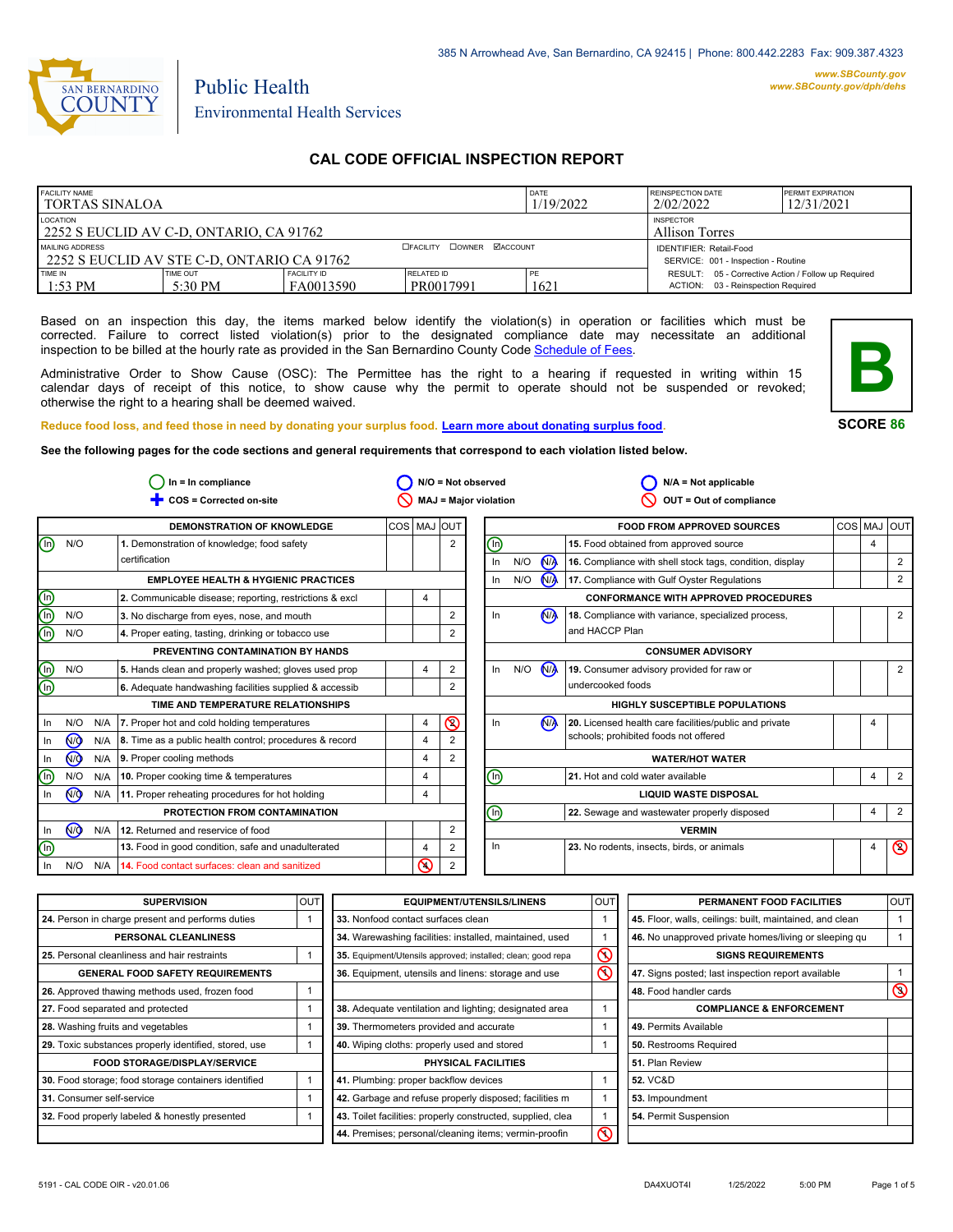

Environmental Health Services

Public Health

### **CAL CODE OFFICIAL INSPECTION REPORT**

| <b>FACILITY NAME</b> | <b>TORTAS SINALOA</b>                                    |                                                                                                                                                                                                            | DATE<br>1/19/2022                  |              |  |  |  |  |
|----------------------|----------------------------------------------------------|------------------------------------------------------------------------------------------------------------------------------------------------------------------------------------------------------------|------------------------------------|--------------|--|--|--|--|
| <b>LOCATION</b>      | 2252 S EUCLID AV C-D, ONTARIO, CA 91762                  |                                                                                                                                                                                                            | <b>INSPECTOR</b><br>Allison Torres |              |  |  |  |  |
|                      |                                                          | <b>14. FOOD CONTACT SURFACES: CLEAN AND SANITIZED</b>                                                                                                                                                      |                                    | <b>MAJOR</b> |  |  |  |  |
| <b>POINTS</b>        | Compliance date not specified<br>Not In Compliance       | Inspector Comments: 1.) Observed an employee actively cleaning the preparation table in front of the grill<br>with a wet wiping cloth that was obtained from a sanitizer bucket measuring 10 ppm chlorine. |                                    |              |  |  |  |  |
|                      | Violation Reference - HSC -<br>113984(e), 114097, 114099 | The operator shall maintain the chlorine sanitizer level above 100 ppm at all times to ensure food contact<br>surfaces are properly sanitized.                                                             |                                    |              |  |  |  |  |
|                      |                                                          | Corrected on site: Employee was instructed to add more chlorine to the sanitizer solution.                                                                                                                 |                                    |              |  |  |  |  |
|                      |                                                          | 2.) Observed a severe mold like build up on the ice deflector in the ice machine. No ice was observed to be<br>contaminated.                                                                               |                                    |              |  |  |  |  |
|                      |                                                          | Ensure all food contact surfaces are maintained in a clean and sanitary condition.                                                                                                                         |                                    |              |  |  |  |  |
|                      |                                                          | Note: A follow up inspection will be conducted in the future to observe compliance. Failure to comply may<br>result in billable follow up inspections.                                                     |                                    |              |  |  |  |  |
|                      |                                                          |                                                                                                                                                                                                            |                                    |              |  |  |  |  |

**Violation Description:** All food contact surfaces of utensils and equipment shall be clean and sanitized. (113984(e), 114097, 114099.1, 114099.4, 114099.6, 114101 (b-d), 114105, 114109, 114111, 114113, 114115 (a, b, d), 114117, 114125(b), 114135, 114141)

**More Information: <https://youtu.be/Gz6zPqZtv2s>**

## **7. PROPER HOT AND COLD HOLDING TEMPERATURES**

**Compliance date not specified POINTS**

**2**

**Inspector Comments:** Observed flan over cold holding stand to be at 51F.

**Not In Compliance Violation Reference - HSC - 113996, 113998, 114037**

Maintain all potentially hazardous foods in cold holding at 41F or below.

**Violation Description:** Potentially hazardous foods shall be held at or below 41F or at or above 135F. (113996, 113998, 114037, 114343(a))

**More Information: <https://youtu.be/RI6w5DtEs7w>**

### **23. NO RODENTS, INSECTS, BIRDS, OR ANIMALS**

| <b>POINTS</b> | Compliance date not specified                                                        | <b>Inspector Comments:</b> Observed eight (8) dead cockroaches in the facility:                               |
|---------------|--------------------------------------------------------------------------------------|---------------------------------------------------------------------------------------------------------------|
| n             | <b>Not In Compliance</b><br>Violation Reference - HSC -<br>114259.1, 114259.4, 11425 | - five (5) under the water heater<br>- one (1) on the floor near the grease disposal container                |
|               |                                                                                      | - one (1) on the floor under the dry storage rack near the preparation sink<br>- one (1) in the mens restroom |
|               |                                                                                      | Note: After a thorough search of the facility, no signs of an active infestation were found.                  |

Remove these insects then clean and sanitize all affected areas. A re-inspection will be conducted on or after 1/26/2022 to observe compliance. Failure to comply may result in future billed inspections of \$122.50 per half hour with a half hour minimum.

**Violation Description:** Food facility shall be kept free of vermin: rodents (rats, mice), cockroaches, flies. (114259.1, 114259.4, 114259.5) Live animals are not allowed in a food facility unless, food employees with service animals may handle or care for their service animal if they wash their hands as required or persons who are licensed pursuant to Chapter 11.5 of Division 3 of the Business and Professions Code. (114259.4, 114259.5)

**More Information: [https://youtu.be/1yuxW\\_p9Bxs](https://youtu.be/1yuxW_p9Bxs)**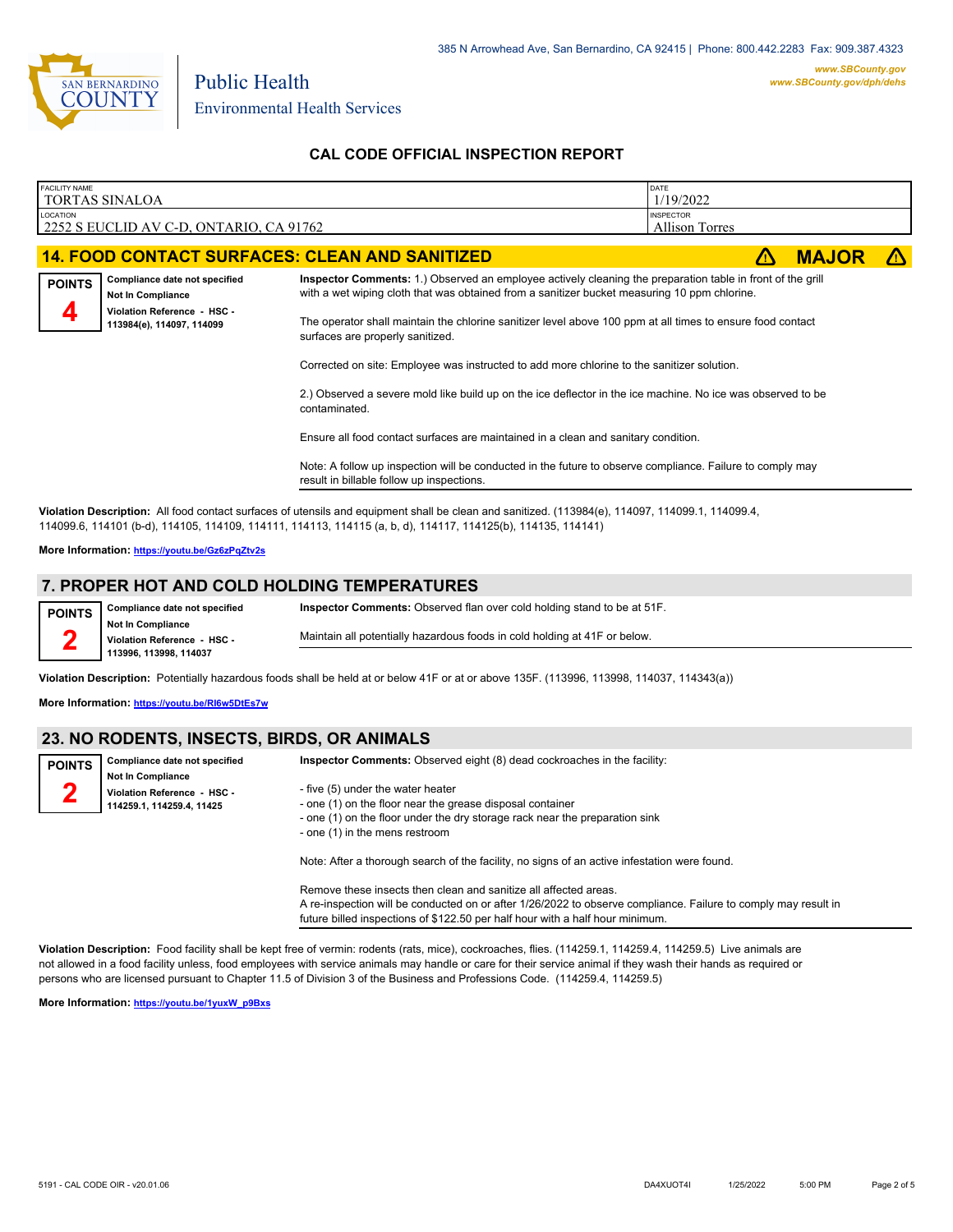

**POINTS 1**

Environmental Health Services

Public Health

### **CAL CODE OFFICIAL INSPECTION REPORT**

| <b>FACILITY NAME</b>                                       | DATE                                                         |
|------------------------------------------------------------|--------------------------------------------------------------|
| <b>TORTAS SINALOA</b>                                      | 1/19/2022                                                    |
| LOCATION<br>  2252 S EUCLID AV C-D, ONTARIO, CA 9<br>91762 | <b>INSPECTOR</b><br>Allison <sup>'</sup><br>$\sim$<br>Torres |

## **35. EQUIPMENT/UTENSILS - APPROVED; INSTALLED; CLEAN; GOOD REPAIR, CAPACITY**

**Compliance date not specified Not In Compliance Violation Reference - HSC - 114130, 114130.1, 114130 Inspector Comments:** 1.) Observed walk-in-freezer with excessive ice build up. Repair walk-in-freezer so there is no ice build up. 2.) Observed leaking pipe below preparation sink.

Repair/replace pipe so there is not leak.

**Violation Description:** All utensils and equipment shall be fully operative and in good repair. (114175). All utensils and equipment shall be approved, installed properly, and meet applicable standards. (114130, 114130.1, 114130.2, 114130.3, 114130.4, 114130.5, 114132, 114133, 114137, 114139, 114153, 114155, 114163, 114165, 114167, 114169, 114177, 114180, 114182)

#### **36. EQUIPMENT, UTENSILS AND LINENS: STORAGE AND USE**

**Compliance date not specified Not In Compliance Violation Reference - HSC - 114074, 114081, 114119 POINTS 1 Inspector Comments:** Observed scoops stored in food containers with handle contacting food. Store scoops in a manner that prevents handles from contacting food.

**Violation Description:** All clean and soiled linen shall be properly stored; non-food items shall be stored and displayed separate from food and food-contact surfaces. (114185.3 - 114185.4)Utensils and equipment shall be handled and stored so as to be protected from contamination. (114074 - 114075, 114081, 114119, 114121, 114161, 114178, 114179, 114083, 114185, 114185.2, 114185.5) Pressurized cylinders must be securely fastened to a rigid structure. (114172)

#### **44. PREMISES; PERSONAL/CLEANING ITEMS; VERMIN-PROOFING**

**Compliance date not specified Not In Compliance Violation Reference - HSC - 114067 (j), 114123 POINTS 1 Inspector Comments:** 1.) Observed mop stored directly in the mop sink. Ensure after use, mops are placed in a position that allows them to air-dry without soiling walls, equipment or supplies. 2.) Observed gap in the ceiling above preparation table across from grill. Replace/repair ceiling tile to prevent vermin entrance.

3. Observed gap under rear exit door.

Ensure all gaps are sealed to prevent vermin entrance.

**Violation Description:** The premises of each food facility shall be kept clean and free of litter and rubbish; all clean and soiled linen shall be properly stored; non-food items shall be stored and displayed separate from food and food-contact surfaces; the facility shall be kept vermin proof. (114067 (j), 114123, 114143 (a) & (b), 114256, 114256.1, 114256.2, 114256.4, 114257, 114257.1, 114259, 114259.2, 114259.3, 114279, 114281, 114282) Food preparation sinks, handwashing sinks and warewashing equipment shall not be used for the cleaning of maintenance tools, the holding of maintenance materials, or the disposal of liquid wastes. (114123) Open-air barbecue and/or outdoor wood burning oven must operate on the same premises, in conjunction with a permanent food facility and not in an area that may pose as a fire hazard. (114143(a) (b)) Janitorial sink or approved curbed cleaning facility (exemption for restricted food service facilities Section 114279 (b)) shall be provided. (114279(a)) First aid supplies must have a legible manufacturer's label and stored in a kit or container that is located to prevent contamination. (114256.4) Insect electrocution devices are not allowed in food or utensil handling areas. (114259.3)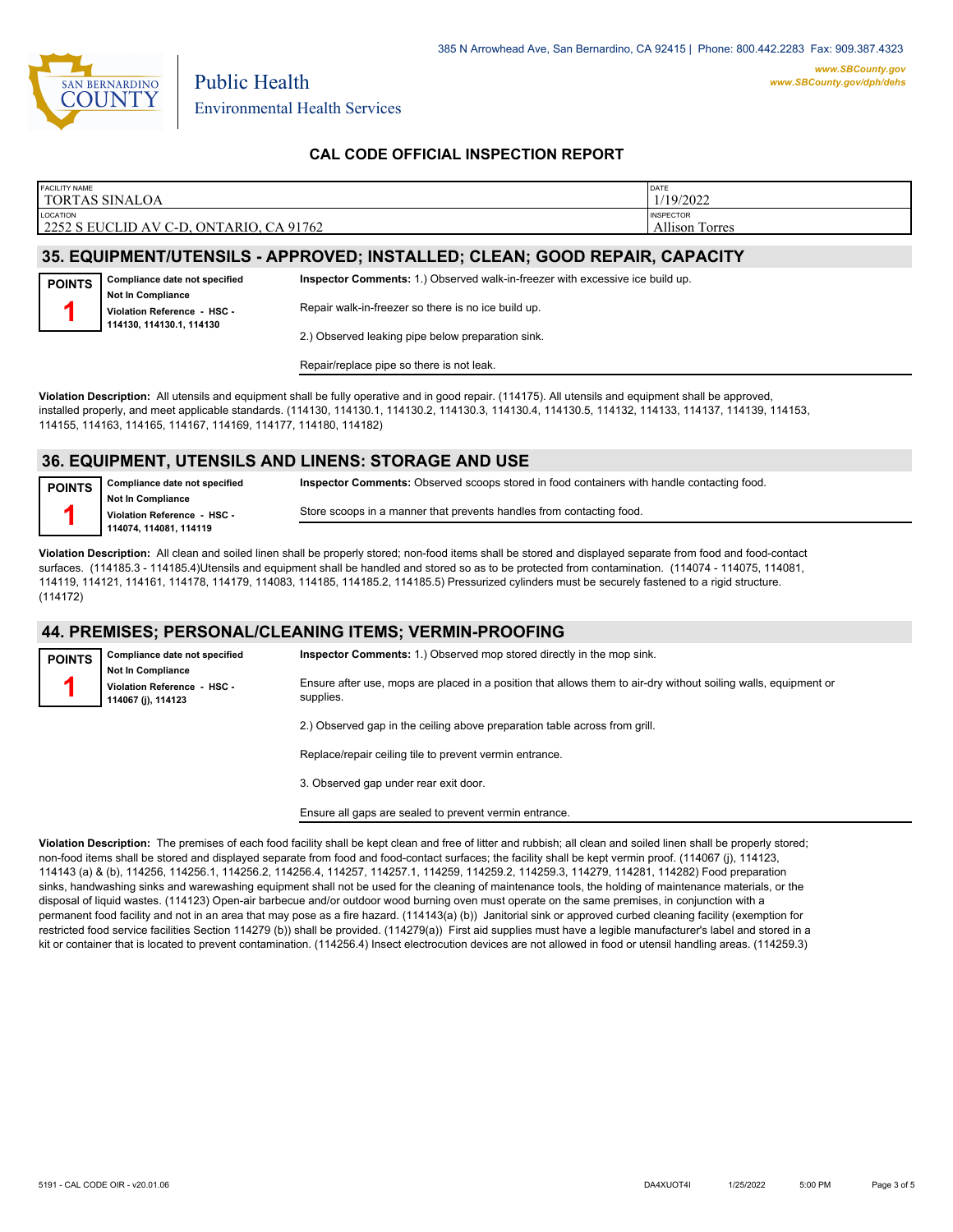

Environmental Health Services

Public Health

#### **CAL CODE OFFICIAL INSPECTION REPORT**

| <b>FACILITY NAME</b>                    | DATE                  |
|-----------------------------------------|-----------------------|
| TORTAS SINALOA                          | 1/19/2022             |
| <b>LOCATION</b>                         | <b>INSPECTOR</b>      |
| 2252 S EUCLID AV C-D, ONTARIO, CA 91762 | <b>Allison Torres</b> |

### **48. FOOD HANDLER CERTIFICATION**

| <b>POINTS</b> | Compliance date not specified<br><b>Not In Compliance</b> | Inspector Comments: Observed two (2) food service workers at this facility without a current/valid San<br>Bernardino County food handler card.                                                                                                                                                                                                                                                                                                                                        |
|---------------|-----------------------------------------------------------|---------------------------------------------------------------------------------------------------------------------------------------------------------------------------------------------------------------------------------------------------------------------------------------------------------------------------------------------------------------------------------------------------------------------------------------------------------------------------------------|
| ◠             | Violation Reference - SBCC -<br>33.0409                   | Provide a valid San Bernardino County Food Handler card for each of these workers within 14 days. A missing<br>food handler card information and verification sheet was provided to fill out and return to San Bernardino<br>County Environmental Health Services department.<br>Fax form and cards to (909)387-4323 or send to sbcfoodworker@gmail.com by 2/2/2022.<br>Failure to do so within 14 days will result in a charged re-inspection of \$245 an hour to verify compliance. |
|               |                                                           |                                                                                                                                                                                                                                                                                                                                                                                                                                                                                       |

Note: Food handler cards MUST be issued by San Bernardino County to be valid.

**Violation Description:** This facility is currently in violation with the food handler certification requirement for San Bernardino County, which states all food handlers must obtain a valid food handler certificate within fourteen (14) days of employment (33.0410, 33.044). Failure to provide proof of food handler certification within fourteen (14) days will result in unannounced billable (at our current hourly rate) re-inspections to verify compliance.

This facility operator must complete the 'Missing Food Handler' form provided by the inspector and email an electronic copy (scans or photos are ok as long as they are readableto sbcfoodworker@gmail.com

**More Information: [http://www.sbcounty.gov/dph/dehs/Depts/EnvironmentalHealth/FIRST/food\\_worker\\_training.aspx](http://www.sbcounty.gov/dph/dehs/Depts/EnvironmentalHealth/FIRST/food_worker_training.aspx)**

#### **IMPORTANT: Risk Based Inspection Frequency**

Food facilities that pose a higher risk level for causing foodborne illness will be subject to an additional inspection, to be billed at the hourly rate as provided in the San Bernardino Count[y Code Schedule of Fees. Facilitie](https://codelibrary.amlegal.com/codes/sanbernardino/latest/sanberncty_ca/0-0-0-122474#JD_16.0213B)s that received one or more of the following will be elevated to a high risk tier:

- A score letter of "C" or lower on one of the last two graded inspections,
- A score letter of "B" on two of the last three graded inspections,
- Repeated "four (4) point violation Risk Factor" (critical violation codes 1-23) on the last two inspections, or
- · Four (4) or more critical violations (codes 1-23) noted during an inspection, or
- A permit suspension (closure) on your last graded inspection.

#### **Food Establishment Donor Survey**

Will you please take a few moments of your time to co[mplete our Food Establishment Donor Survey?](https://survey123.arcgis.com/share/626bb0fb21674c82832b0c0d557c5e80?field:faid=FA0013590&field:facility_name=TORTAS%20SINALOA¢er=34.03,-117.65&field:phone=9099848066) The purpose of this survey is to learn about current food recovery and food waste reduction efforts and struggles throughout San Bernardino County.

The feedback from the survey will help us identify barriers and opportunities, and connect you with nearby charitable feeding organizations so you can donate your surplus food. Once you complete the survey, you can view your entry and connect with other donor food establishments and charitable feeding organizations in the fol[lowing Live Web Map.](https://arcg.is/WvjGb)

#### **Overall Inspection Comments**